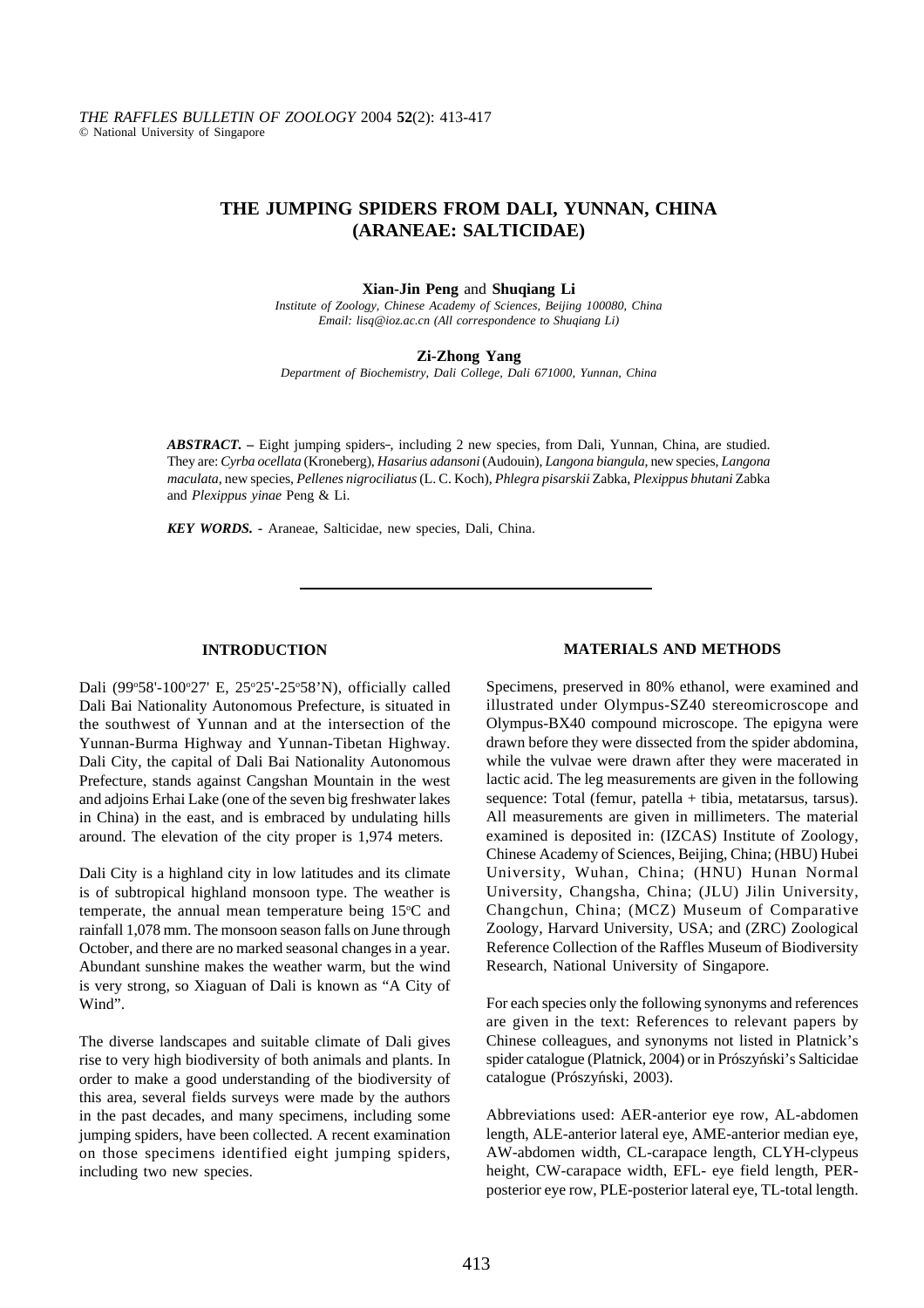# **TAXONOMY**

## *Cyrba ocellata* **(Kroneberg)**

*Cyrba ocellata* (Kroneberg) *–* Song & Chai, 1991: 15, Figs. 4A-D (female); Song et al., 1999: 508, Fig. 291H.

*Material examined.* **–** 1 female (IZCAS), Dali City, Yunnan Province; 1 male (IZCAS), Diding Town, Jingxi District, Guangxi Zhuang Autonomous Region, 23 Jun.2000, coll. J. Chen; 1 female (HNU), Fugong District, Yunnan Province, 25 Jul.2000, coll. D. Kavanaugh & H. M. Yan; 1 female (HNU), Libo District, 30 Jul.1991, coll. X. P. Wang; 1 female 1 male (ZRC), Mt. Jianfeng, Ledong District, Hainan Province, Dec.1989; 3 males (IZCAS), Tongzha City, Hainan Province, Dec.1989; 1 female (MCZ), Fuzhou City, Fujian Provinces (MCZ).

*Distribution. –* China (Fujian, Guangxi, Hainan, Yunnan), Central Asia to Australia, Somalia.

#### *Hasarius adansoni* **(Audouin)**

*Hasarius adansoni* (Audouin) *–* Yin & Wang, 1979: 30, Figs. 8A-E (female); Hu, 1984: 363, Figs. 378.1-5 (female); Feng, 1990: 206, Figs. 181.1-7 (female); Chen & Gao, 1990: 183, Figs. 233ac (female); Peng et al., 1993: 85, Figs. 264-272 (female); Zhao, 1993: 396, Figs. 199a-c (female); Song, Chen & Zhu, 1997: 1735, Figs. 45a-c (female); Song, Zhu & Chen, 1999: 513, Figs. 299G, N, 326F-G (female).

*Material examined.* – 2 males (IZCAS), campus of Dali College, Dali City, Yunnan Province, 2 Jul.1999, coll. Z. Z. Yang; 1 male (IZCAS), campus of Dali College, Dali City, Yunnan Province, 8 Jul.1999, coll. Z. Z. Yang; 1 female (HNU), Gongshan suburb, Yunnan Province, 4 Jul.2000, coll. D. Kavanaugh, C. E. Griswold, D. Ubick & H. M. Yan; 11 females (HNU), Liuku suburb, Yunnan Province, 25 Jun.2000, coll. D. Kavanaugh & H. M. Yan; 1 female (HNU), Liuku suburb, Yunnan Province, 26 Jun.2000, coll. D. Kavanaugh & H. M. Yan; 1 male (IZCAS), Yingjiang District, Yunnan Province, 7. X. coll. Z. Z. Zhong; 11 females (ZRC), Erhai Lake, Yunnan Province, 10 Aug.1999, coll. Z. Z. Yang; 1 female (IZCAS), Xinlei Town, Jingxi District, Guangxi Zhuang Autonomous Region, 1 Apr.1998, coll. M. Wu; 1 female (IZCAS), Jinxiu District, Guangxi Zhuang Autonomous Region, 30 Jun.2000, coll. J. Chen; 1 male (IZCAS), Wenxian District, Gansu Province, 23 Jun.1998, coll. J. Chen.

*Distribution. –* Cosmopolitan. In China distributed in the provinces of Gansu, Guangxi and Yunnan.

# *Langona biangula***, new species** (Figs. 1A-E)

*Material examined.* **–** Holotype *–* female (IZCAS), campus of Dali College, Dali City, Yunnan Province, 18 Jan.2001, coll. Z. X. Li.

*Diagnosis.* **–** The new species is allied to *L. maculata*, new species, but differs in: 1. the depression in promargin of epigynal hood much deeper, which makes the hood look like



Fig. 1. *Langona biangula*, new species. A. Body of female; B. Epigynum; C. Vulva; D. Spermatheca and canal, dorsal; E. Cheliceral teeth. Scale bars =  $1.00$  (A), 0.10 (B-C).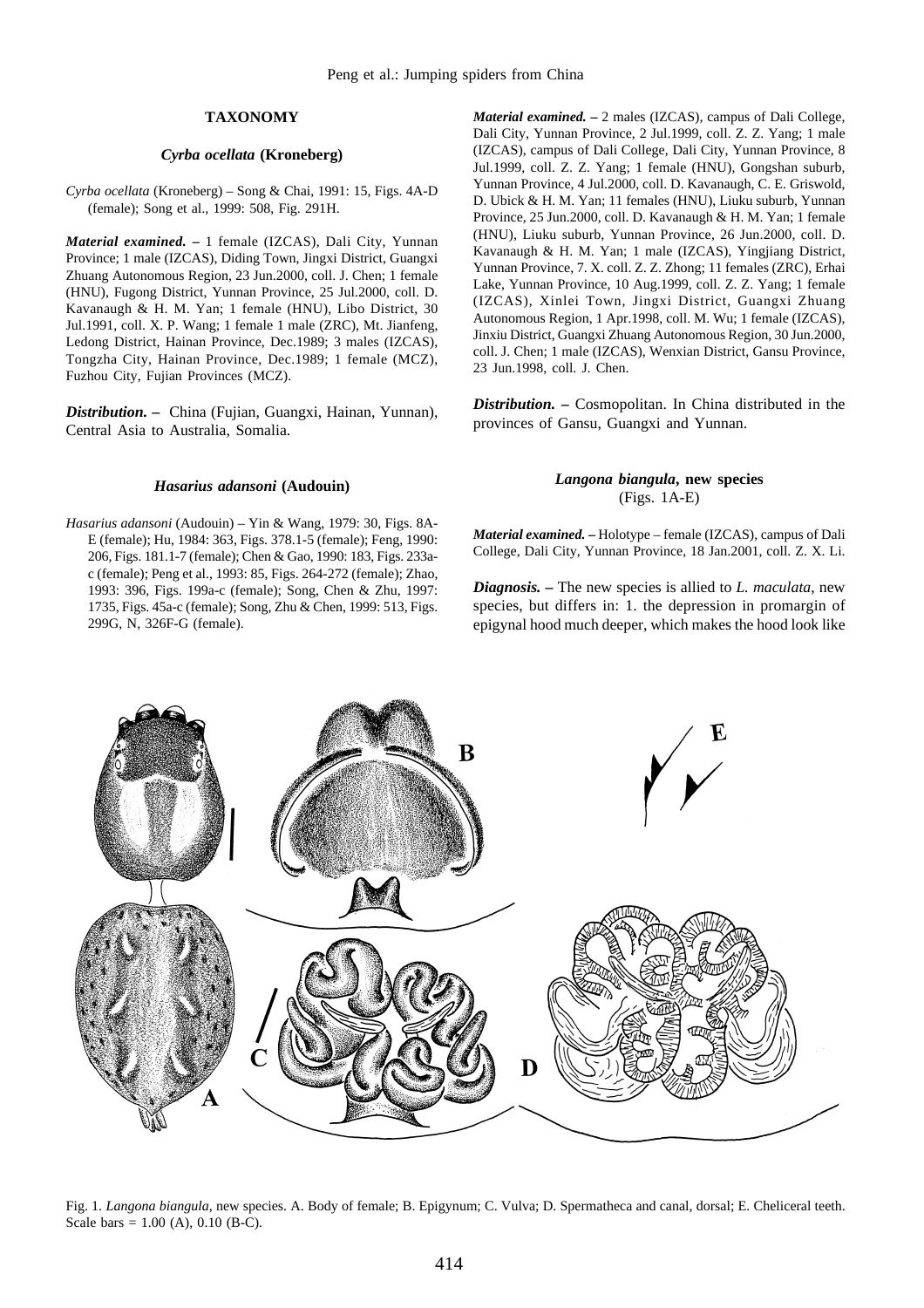bicorn-shaped; 2. epigynum strongly sclerotized, vulva invisible before maceration in ventral view versus visible in *L. maculata*; 3. copulatory ducts shorter and folded simpler; 4. markings on abdomen.

*Etymology.* **–** The specific name is derived from the form of epigynal hood.

*Description.* **–** Female (holotype): Measurements: TL 7.60. CL 3.00, CW 2.30, AL 3.80, AW 3.00, AER 1.60, PER 1.60, EFL 1.00, AME 0. 43, ALE 0.27, PLE 0.30, CLYH 0.20. Leg I 4.10 (1.50, 1.70, 0.50, 0.40); II 4.00 (1.50, 1.60, 0.50, 0.40); III 5.40 (1.80, 1.90, 1.00, 0.70); IV 5.60 (1.80, 1.90, 1.20, 0.70); leg formula 1, 4, 3, 2. 0.

Carapace (Fig. 1A) dark grayish black, clothed in white and black hairs; anterior portion of ocular area with bar-shaped hairs. Clypeus only with sparse brown hairs, no long white hairs. Legs dark brown, with distinct black annuli and lightly colored oval patches; spination: tibiae I & II v 1-1-2, metatarsus I without lateral spines, metatarsus II pr 1-1ap, rt 0-0. Abdomen grayish black, densely clothed in grey and black hairs, median area with three pairs lightly colored patches, lateral areas scattered with many black dots. Ventral side light brown, scattered with irregular black patches.

*Male. –* Unknown.

*Distribution. –* China (Yunnan).

*Langona maculata***, new species** (Figs. 2A-E)

*Material examined. –* Holotype *–* female (IZCAS), Fenyi District (32.9°N, 111.5°E), Dali Bai Nationality Autonomous Prefecture, Yunnan Province, 7 Nov.2000, coll. Z. Z. Yang.

& Prószyński, 1983 (219, Figs. 24, 30-31), but can be *Diagnosis.* **–** The new species is allied to *L. simoni* Heciak separated from the latter by: 1. promarginal incision of epigynal hood much shallower, that of *L. simoni* very deep, almost divides the hood into two parts; 2. copulatory opening is far away from the hood versus connects to hood in *L. simoni*; 3. the course of copulatory ducts; 4. markings on abdomen.

*Etymology.* **–** The specific name is derived from the distinct patterns on the abdomen.

*Description.* **–** Female (holotype): Measurements: TL 5.70. CL 3.00, CW 2.20, AL 3.70, AW 2.30, AER 1.60, PER 1.60, EFL 1.00, AME 0. 37, ALE 0.27, PLE 0.23, CLYH 0.30. Leg I 4.30 (1.50, 1.70, 0.60, 0.50); II 3.90 (1.40, 1.50, 0.60, 0.40); III 6.00 (2.00, 2.10, 1.20, 0.70); IV 6.20 (2.00, 2.10, 1.30, 0.80); leg formula 4, 3, 1, 2.

Carapace (Fig. 2A) brown, margin black with a circle of brown hairs; ocular area black, clothed in dense short black and brown hairs, long black setae sparse; anterior portion of



Fig. 2. *Langona maculata*, new species. A. Body of female; B. Epigynum; C. Vulva; D. Spermatheca and canal, dorsal; E. Cheliceral teeth. Scale bars =  $1.00$  (A),  $0.10$  (B-C).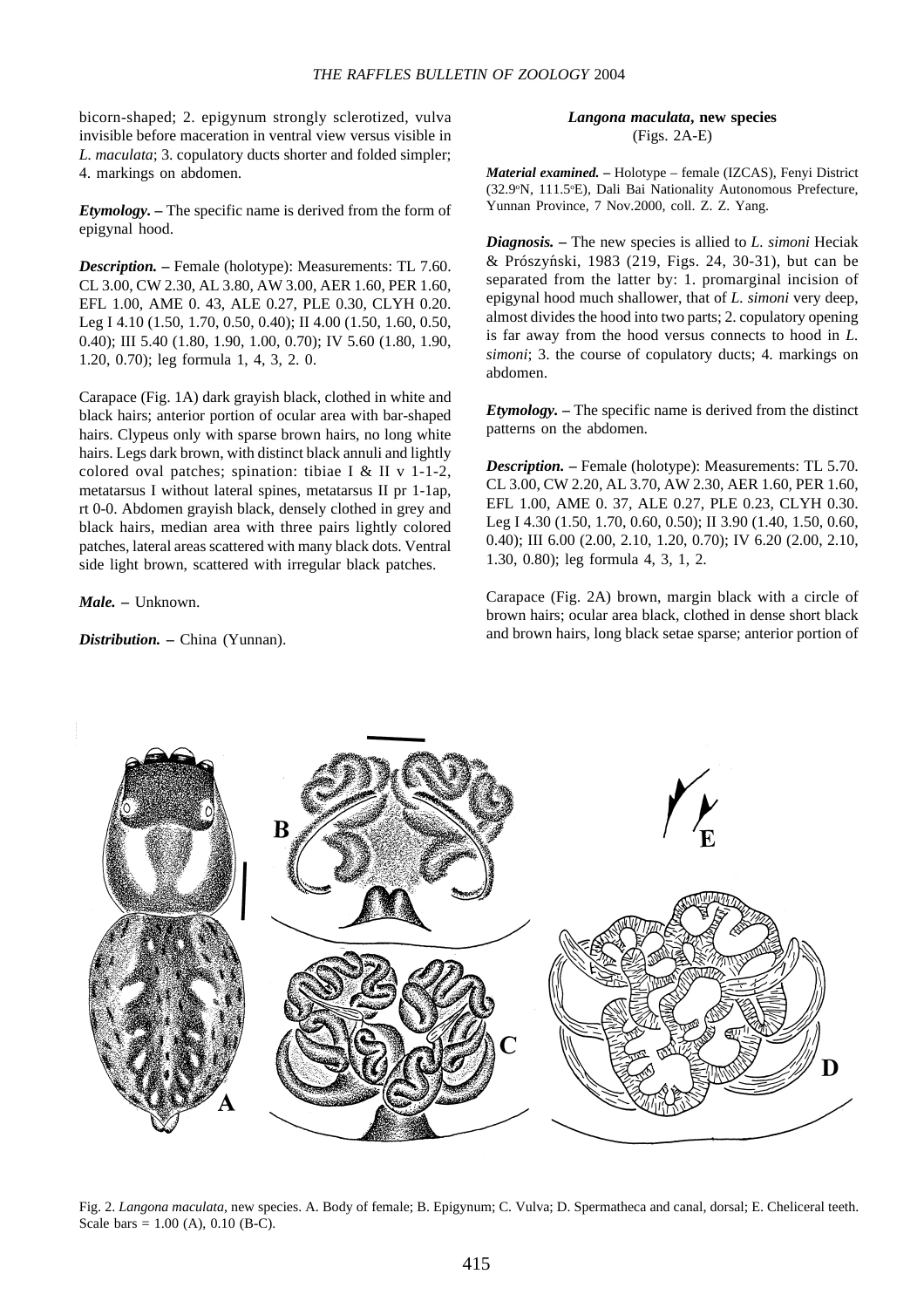ocular area with bar-shaped hairs; two lightly colored longitudinal bands in thoracic median area; fovea invisible; cervical and radial grooves dark brown. Sternum brown, flask-shaped, clothed in light brown hairs, margin dark brown, median area reticulated. Clypeus light brown, anterior margin and lateral sides with grayish black markings, clothed in brown hairs and sparse long black setae. Chelicerae brown to dark brown, two promarginal teeth and one retromarginal. Endites light brown, distal area light yellow with black hairs. Labium triangular, dark brown, distal area light yellow with black hairs. Legs brown with black annuli and lightly colored circles, hairs long and black; spines sparse and long, spination: tibiae I & II v1-1-2, Metatarsus I without lateral spine, Metatarsus II pr 1-1ap. rt 1-0ap or 0-0, Metatarsus I & II v2-2. Abdomen wide oval, slightly wider anteriorly; dorsum densely clothed in grayish black and black hairs; markings clear: median area darker with six pairs of lightly colored patches, lateral areas scattered with many black dots. Ventral side yellowish brown, scattered with many dark patches. Spinnerets short cylindrical, brown.

*Male.* **–** Unknown.

*Distribution.* **–** China (Yunnan).

# *Pellenes nigrociliatus* **(L. C. Koch)**

- *Pellenes nigrociliatus* (C.L. Koch) Zhang, 1987: 246, Figs. 218.1- 5 (female); Zhou & Song, 1988: 5, Figs. 7a-e (female); Hu & Wu, 1989: 381, Figs. 297.1-6 (female); Song, Zhu & Chen, 1999: 537, Figs. 306K-L, 307B-C (female); Hu, 2001: 402, Figs. 255.1- 4 (female).
- *Pellenes nigrocillatus* Peng et al., 1993: 146, Figs. 505-508 (female).

*Materials examined***. –** 1 male (IZCAS), campus of Dali College, Dali City, Yunnan Province, 18 Jan.2001, coll. Z. X. Li; 2 females (JLU), Bohu District, Xinjiang Uygur Autonomous Region, 2 May.1982, coll. C. D. Zhu.

*Distribution.* **–** Palearctic. In China distributed in the provinces of Xinjiang and Yunnan.

# *Phlegra pisarskii* **Zabka**

*Phlegra pisarskii* Zabka *–* Zhang, Song & Zhu, 1992: 5, Figs. 8.1- 3 (female); Song, Zhu & Chen, 1999: 539, Figs. 309J-K, 328H (female).

*Materials examined.* **–** 1 male (IZCAS), campus of Dali College, Dali City (25.60°N, 100.1°E), Yunnan Province, 18 Jan.2001, coll. Z. X. Li.; 1 male (IZCAS), campus of Hubei University, Wuhan City, Hubei Province, 1 Jun.1982 (HBU); 1 male (HBU), Xiangyang City, Hubei Province, 24 Jun.1979; 1 male (IZCAS), Markam District, Xizang Autonomous Region; 1 male (ZRC), Mt. Jianfeng, Ledong District, Hainan Province.

*Distribution.* **–** China (Hainan, Hubei, Xizang, Yunnan), Vietnam.

#### *Plexippus bhutani* **Zabka**

*Plexippus bhutani* Zabka – Xie & Peng, 1993: 21, Figs. 9-11 (female); Peng et al., 1993: 180, Figs. 629-631 (female); Song Zhu & Chen, 1999: 540, Figs. 311a, 312a (female).

*Material examined.* **–** 1 female (IZCAS), Cangshan Mountain, Dali Bai Nationality Autonomous Prefecture, Yunnan Province, 9 Mar.2002, coll. Z. X. Li; 1 female (ZRC), Wuying Town, Weishan District, Yunnan Province, China, 8 Jun.1999, coll. Z. X. Li.

*Distribution.* **–** Bhutan, China (Yunnan).

# *Plexippus yinae* **Peng & Li**

*Plexippus yinae* Peng & Li, 2003: 755, Figs. 5A-E (male).

*Material examined.* **–** 1 male (IZCAS), campus of Dali College, Dali City, Yunnan, 18 Jan.2001, coll. Z. X. Li; 1 male (ZRC), campus of Dali College, Dali City, Yunnan, 18 Jan.2001, coll. Z. X. Li.

*Distribution.* **–** China (Yunnan).

# **ACKNOWLEDGMENTS**

We are grateful to Dr. Xinping Wang (Brooks Center for Rehabilitation Studies at the University Florida and the Rehabilitation Outcomes Research Center at the Malcom Randall VA Medical center in Gainesville, Florida, USA) for his continue support during our study on Chinese spiders. This study was supported by the National Natural Sciences Foundation of China (NSFC-30270183, 30370263, 30310464), by the National Science Fund for Fostering Talents in Basic Research (NSFC-J0030092), and partly also by the Kadoorie Farm and Botanic Garden, Hong Kong Special Administrative Region, China.

# **LITERATURE CITED**

- Chen, X. E. & J. C. Gao, 1990. *The Sichuan farmland spiders in China*. Sichuan Science and Technology Publishing House, Chengdu, Pp. 1-226.
- Feng, Z. Q.,1990. *Spiders of China in color.* Hunan Science and Technology Publishing House, Changsha, Pp. 1-256.
- Heciak, S. & J. Prószyński, 1983. Remarks on *Langona* Simon (Araneae, Salticidae). *Annales zoologici*, *Warszawa,* **37:** 207- 233.
- Hu, J. L.,1984. *The Chinese spiders collected from the fields and the forests*. Tianjin Press of Science and Techniques, Tianjin, Pp. 1-482.
- Peng, X. J. & S. Q. Li, 2003. Spiders of the genus *Plexippus* from China (Araneae: Salticidae). *Revue Suisse de Zoologie*, **110** (4): 749-759.
- Peng, X. J., L. P. Xie, X. Q. Xiao & C. M. Yin, 1993. *Salticids in China (Arachnida: Araneae)*. Hunan Normal University Press, Changsha, Pp. 1-270.